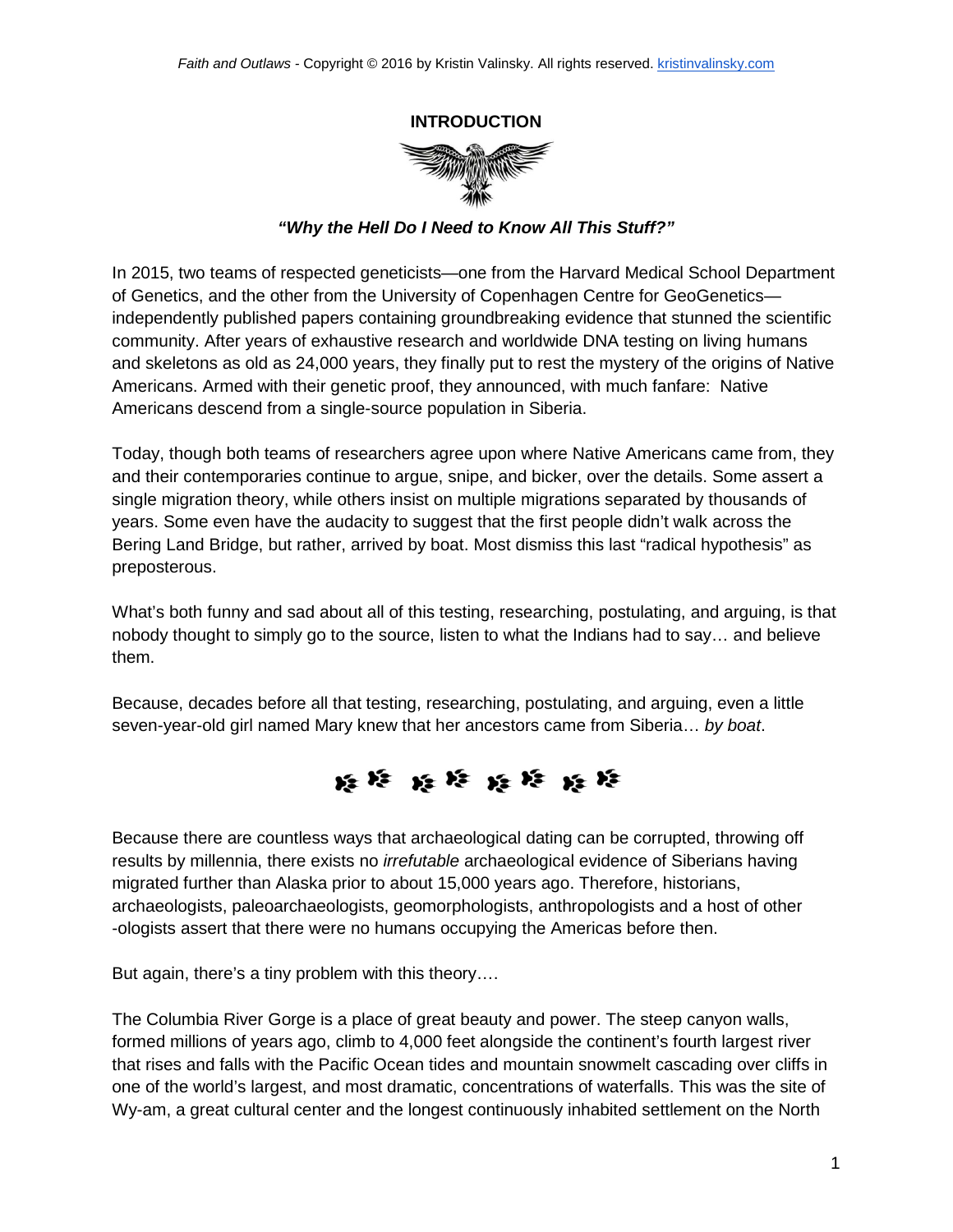American continent. Native people traveled from as far away as Alaska, the American Southwest and the Great Plains for trade and ceremony. Here, many archeologists will tell you, Mary's people have lived for no more than 12,000 years. But the oral history of her people describes the Missoula Floods that scoured the majestic gorge more than 15,000 years ago. And interestingly, we have Mary's Uncle Simon Goudy to thank for this evidence. In the early 1900s, *before* the theory was first postulated by the geologist Harlen Bretz, a man named Lucullus Virgil McWhorter recorded Uncle Simon accurately describing those floods.

And therein lies the truth and wisdom inherent to an oral tradition of which little is known outside the small group of Native Americans who have preserved it.

"It is a law for Indian people that we must—*we must*—hand down our oral history," Mary asserts.

## *We must.*

"When I was little and my grandmother would take me to different reservations, she'd tell me about her relationship to the reservation and to the people. And I'd always listen," Mary laughs, "but I'd wonder, 'why the hell do I need to know all this stuff?'"



And that is why faith is so central to our story—because sometimes the collective truth compiled by the brightest, most studied minds in the world, with millions of dollars in funding and the most advanced technology and research facilities at their disposal, cannot stand up to the veracity of a seven-year-old Indian girl who listened when her grandmother told her she was a Siberian princess.

Even smaller than the group of traditional Native Americans who follow the law of oral history, is the group believing that their knowledge should be shared outside of their culture.

Frank Fools Crow, the highly respected Oglala Sioux elder and organizer of the 1973 occupation of Wounded Knee, was one of those few.

He said, "survival of the world depends on our sharing what we have, and working together. If we don't the whole world will die. First the planet, and next the people.

"The ones who complain and talk the most about giving away Medicine Secrets, are always those who know the least."

Frank Fools Crow was also Mary's teacher and friend. When he was very old and preparing for death, he sent his headdress to his friend Bob Ferron, the grandson of Oglala Sioux Chief